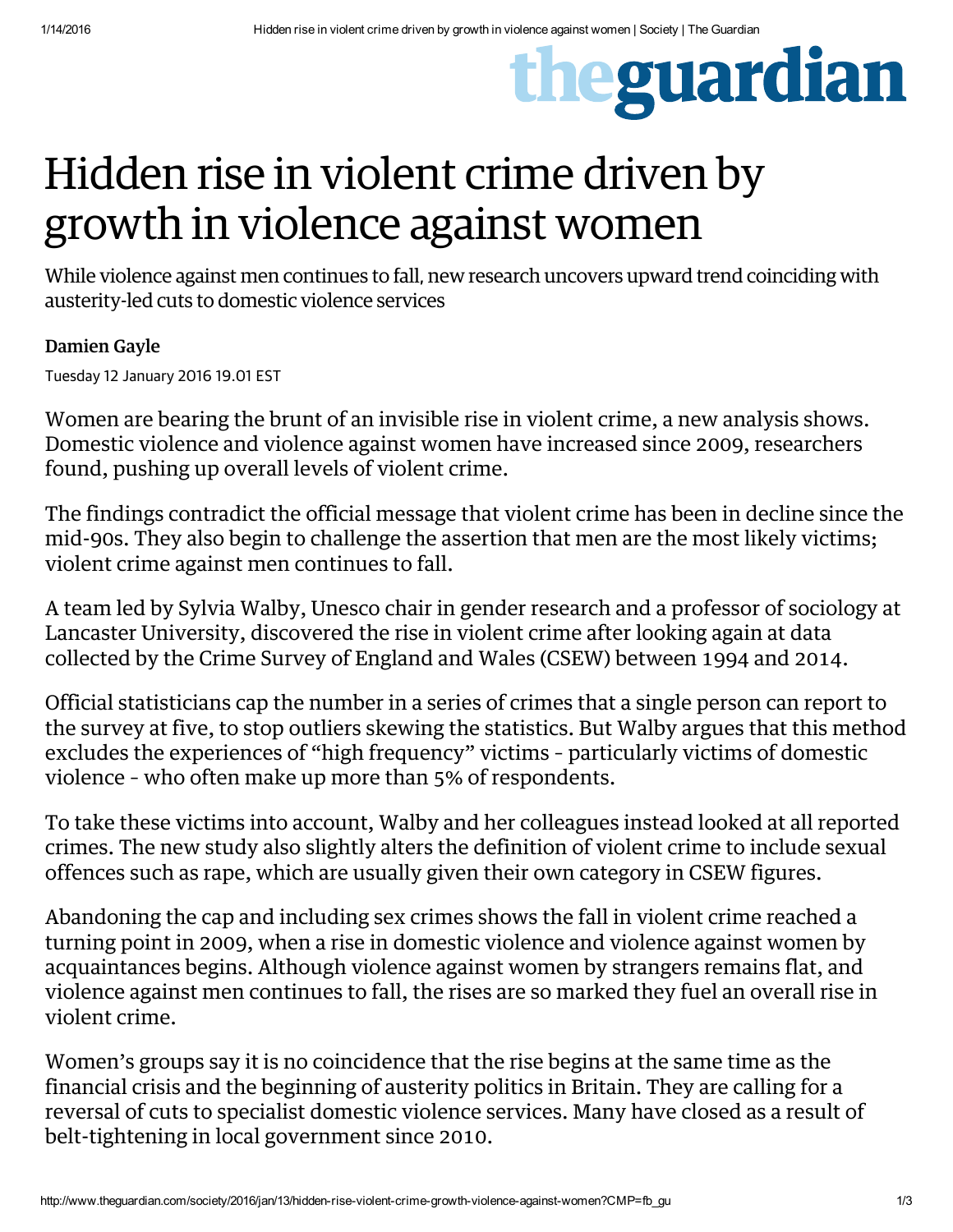The change coincides with the repercussions of the financial crisis, the researchers point out. "The turning point in the rate of these violent crimes is consistent with an explanation focused on the reduced economic independence of women and the impact of the cuts to services on which women [disproportionately](http://www.theguardian.com/society/2013/sep/21/spending-cuts-women-report) depend," they write, although they add that more investigation is needed.

Vivienne Hayes, chief executive of the Women's Resource Centre, said that while austerity had played a part in the rise in violence against women, some of it was also the result of a troubling resurgence of sexism.

"While we are deeply saddened by the results of Walby's research, we are not surprised," she said. "Our member organisations have been telling us repeatedly that demand for their services, which include rape crisis centres and small specialist Violence Against [Women](http://www.theguardian.com/lifeandstyle/women) and Girls services, has rocketed, whilst investment in services has plummeted.

"Research from a range of sources strongly suggests that over the last few years our societal view of women, from violent pornography, violent computer games, street harassment and everyday sexism, to the lack of women in positions of leadership and the attempt to remove women's contribution to political progress in the A level curriculum, is creating a view of women which nurtures and normalises our violation.

"Only when we take a bird's eye view of all of these issues and develop a joined up strategy to tackle them head on, will we see a reduction in violent crime against women."

WRC cited House of Commons research showing that direct taxes and social security cuts will take £9.6bn net a year from families – £7bn of which is from women. The group's own research has found that 95% of women's organisations had experienced cuts, rising to 100% for BME women's organisations.

The CSEW is a face-to-face survey asking people about their experiences of a range of crimes in the past year. It is regarded as the gold standard of crime statistics since it includes unreported crimes and is unaffected by changes in police recording practices.

Official statisticians have argued that the cap on the number of crimes a single person can report to eliminate volatility in the results, allowing them to better identify trends. Walby and her colleagues get around that problem by instead using a three-year moving average of statistics.

Survivors of domestic abuse most often report not just one incident of violence and intimidation, or even several, but a systematic and sustained campaign of repression that can last years.

That was the case with Ava Freebody, from Sussex, who spent 27 years with her abusive husband before she was finally able to escape. She has contempt for any suggestion that crime statistics would cap the number in a series of incidents reported by a single victim, calling it ridiculous.